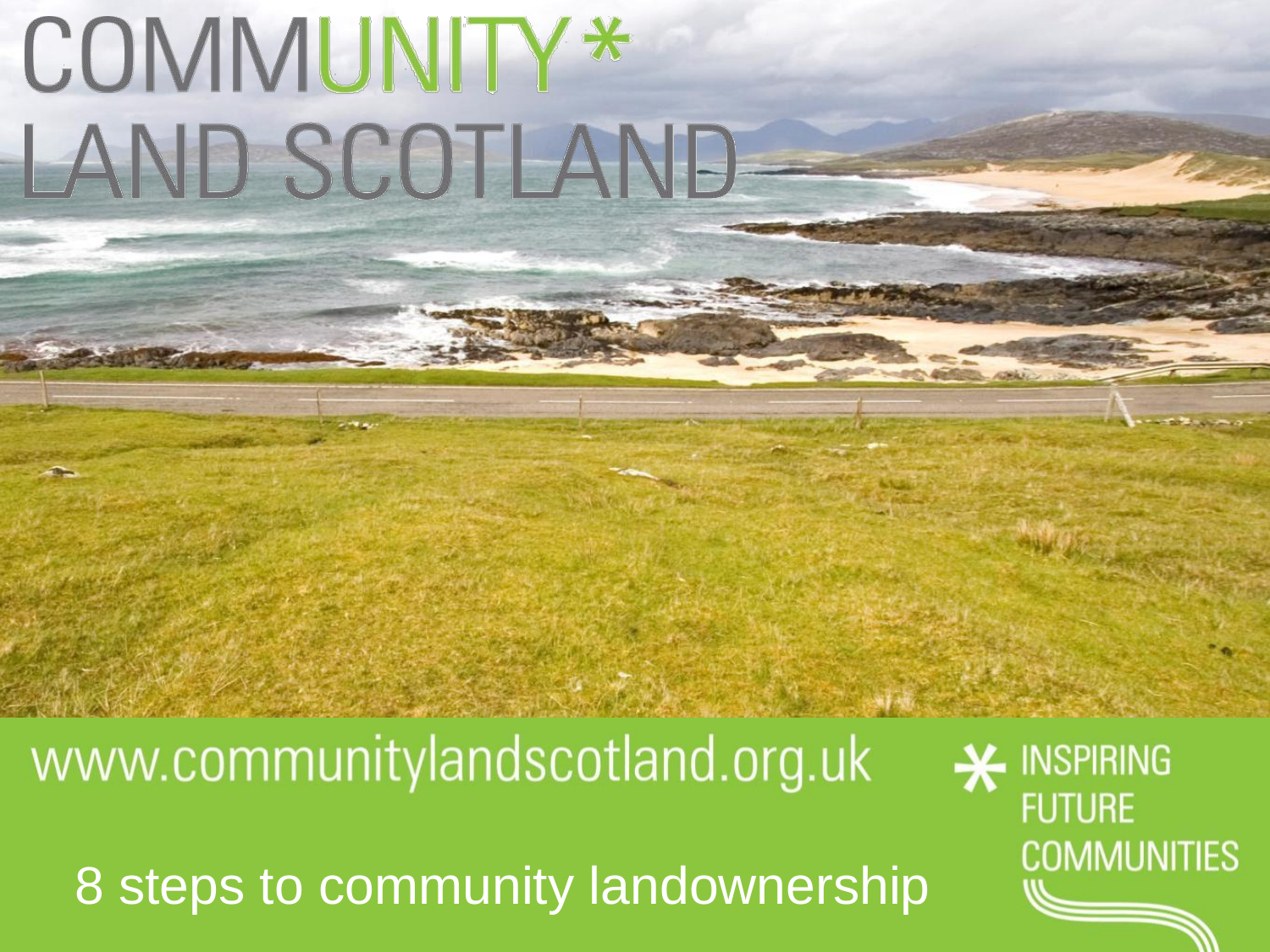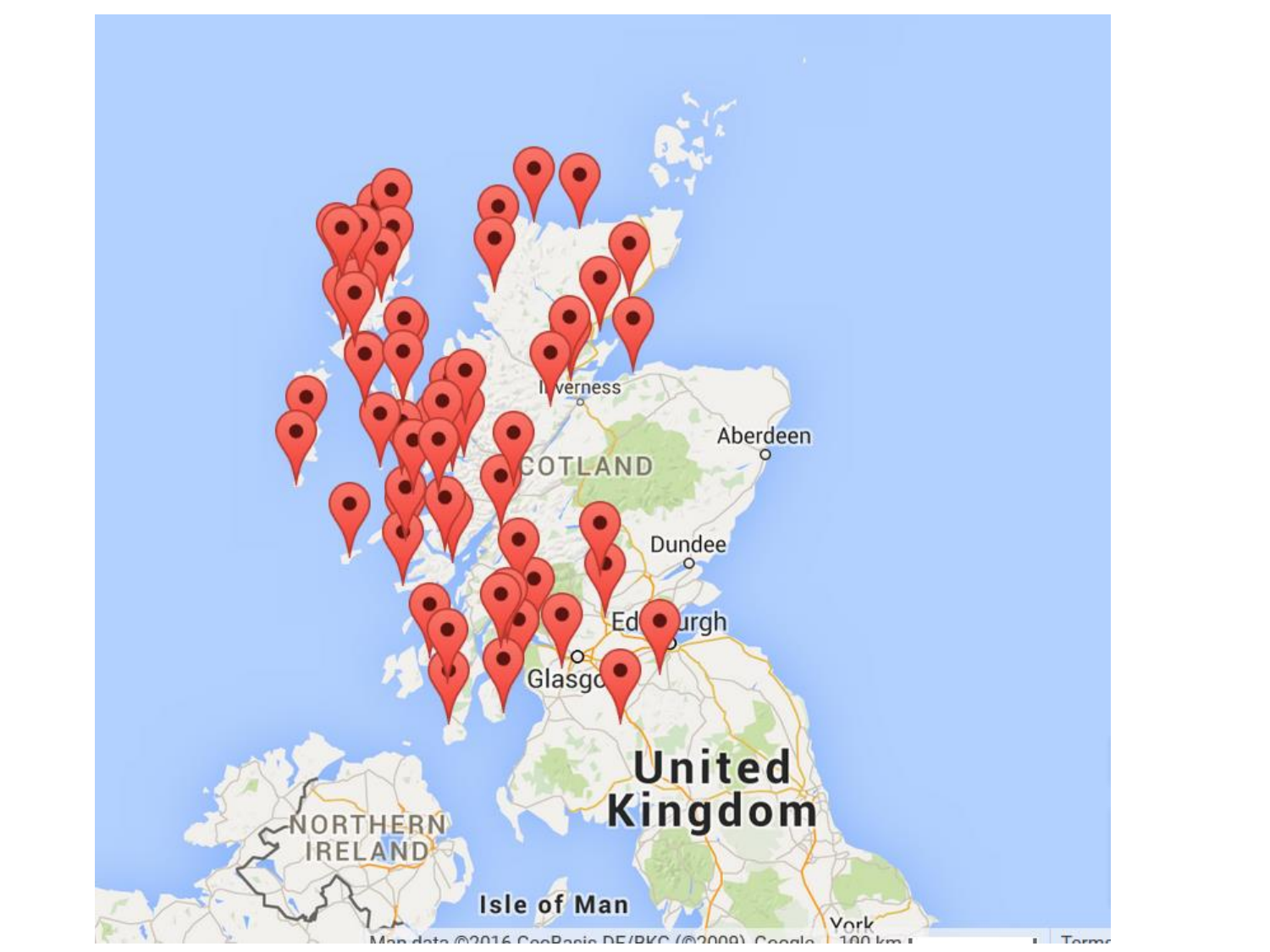



If your community is considering the possibility of purchasing land..

## Contact the Community Asset Team **01520 722988**

# Or the Big Lottery **0300 123 7110**

### and optionally Community Land Scotland 01859 502063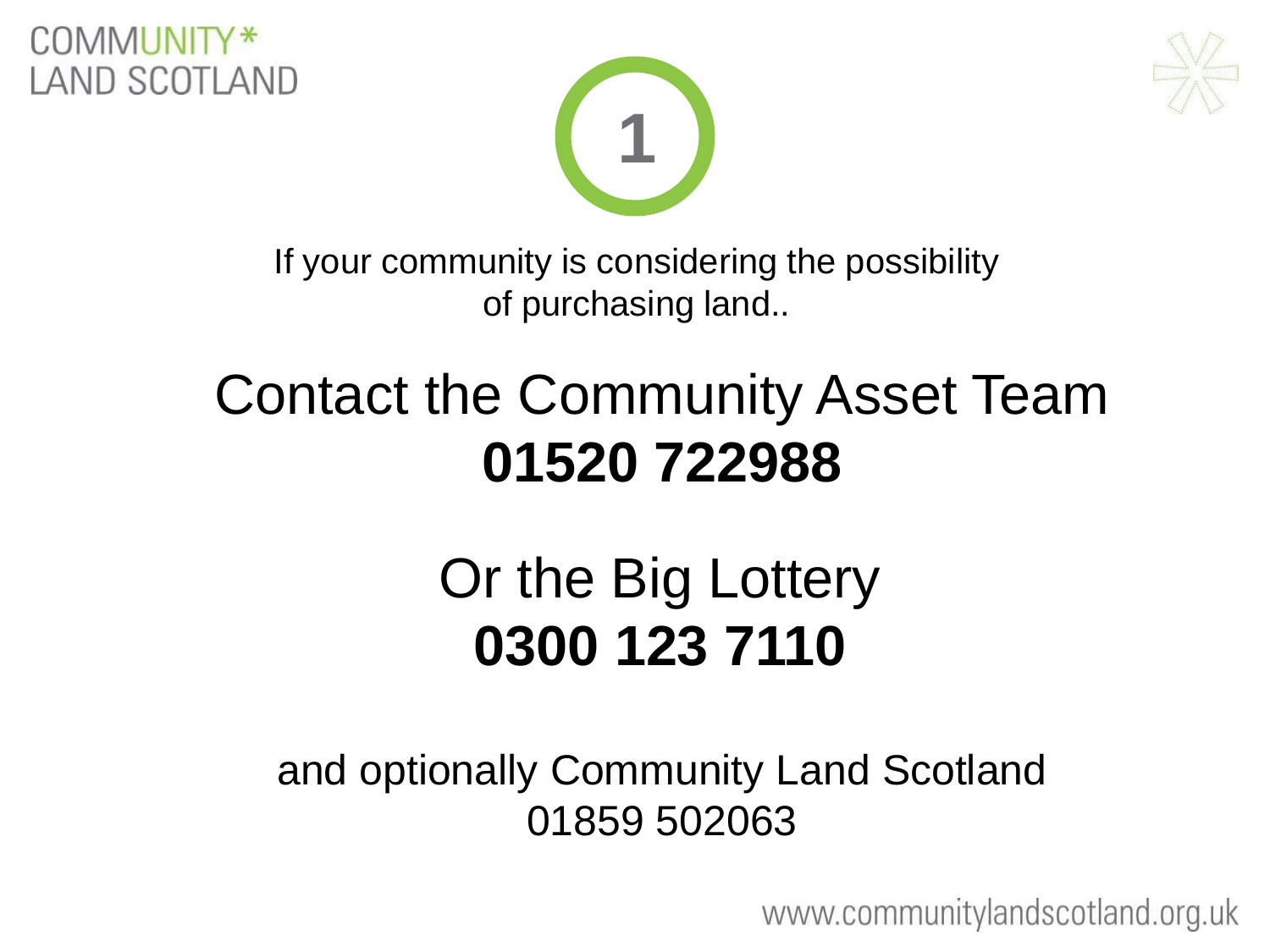



- Hold a public meeting to inform and listen to your community
- Seek a mandate to establish a steering committee to investigate the plusses and minuses of community landownership

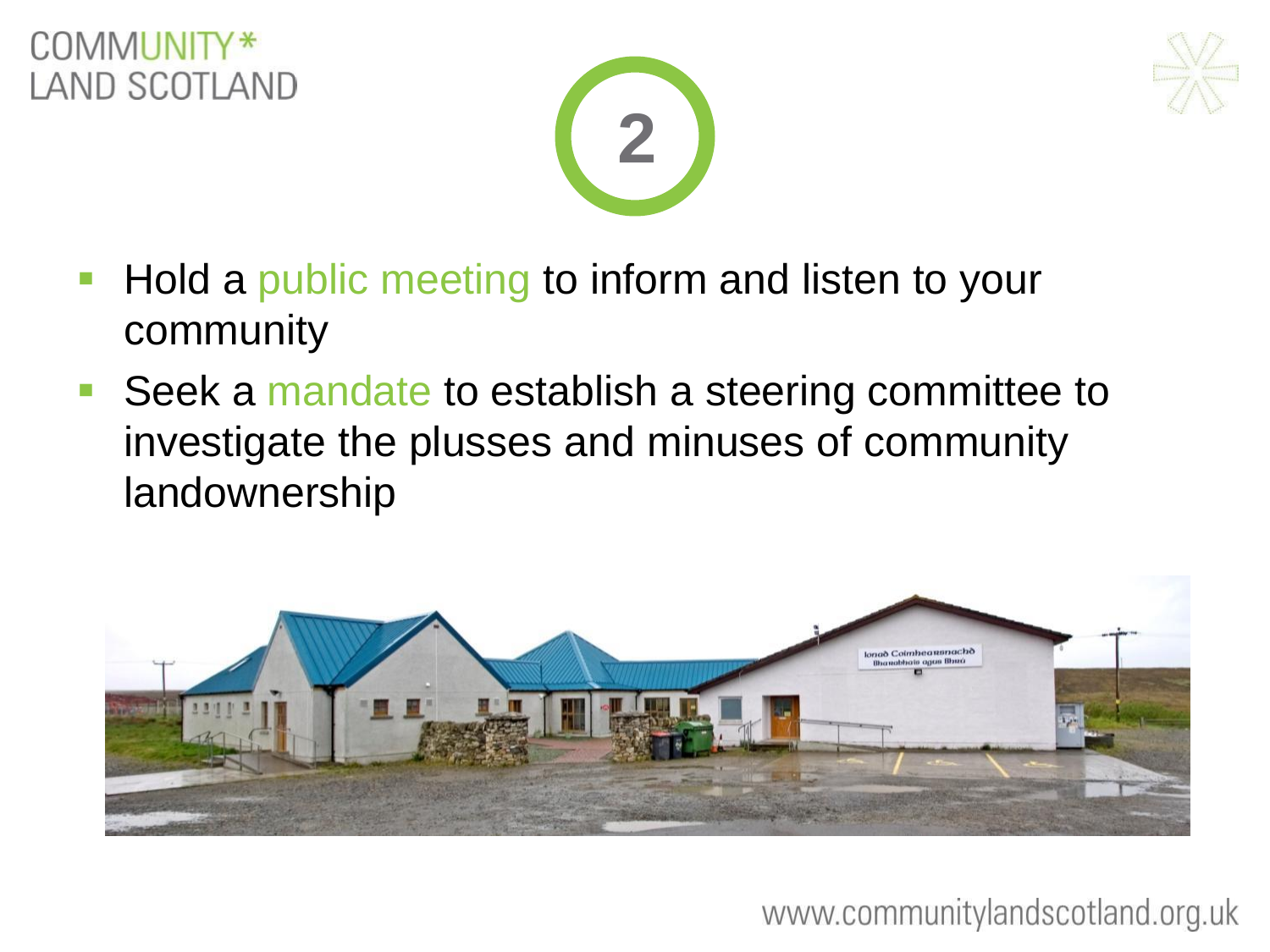



If and when a mandate is received

- **Constitute a steering group**
- Develop a brief to send to consultants who will help with the feasibility study

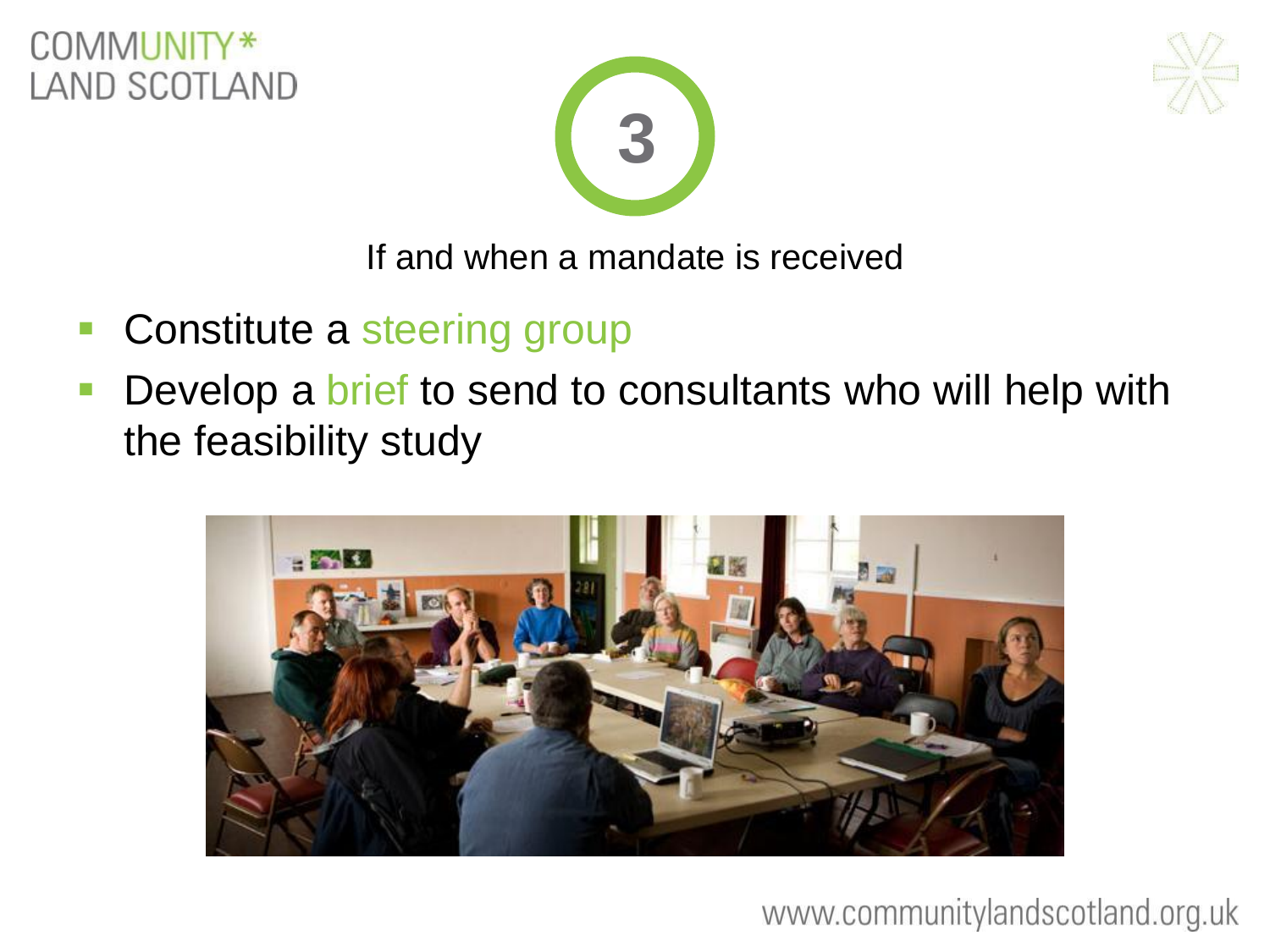



While feasibility study is being carried out the steering group will:

- Act as a link between Consultants and the Community
- **Visit other Community Landowners**
- Investigate the appropriate structure for the purchase
- Start to compile a business plan
- **Dianuman independent valuation of** the land

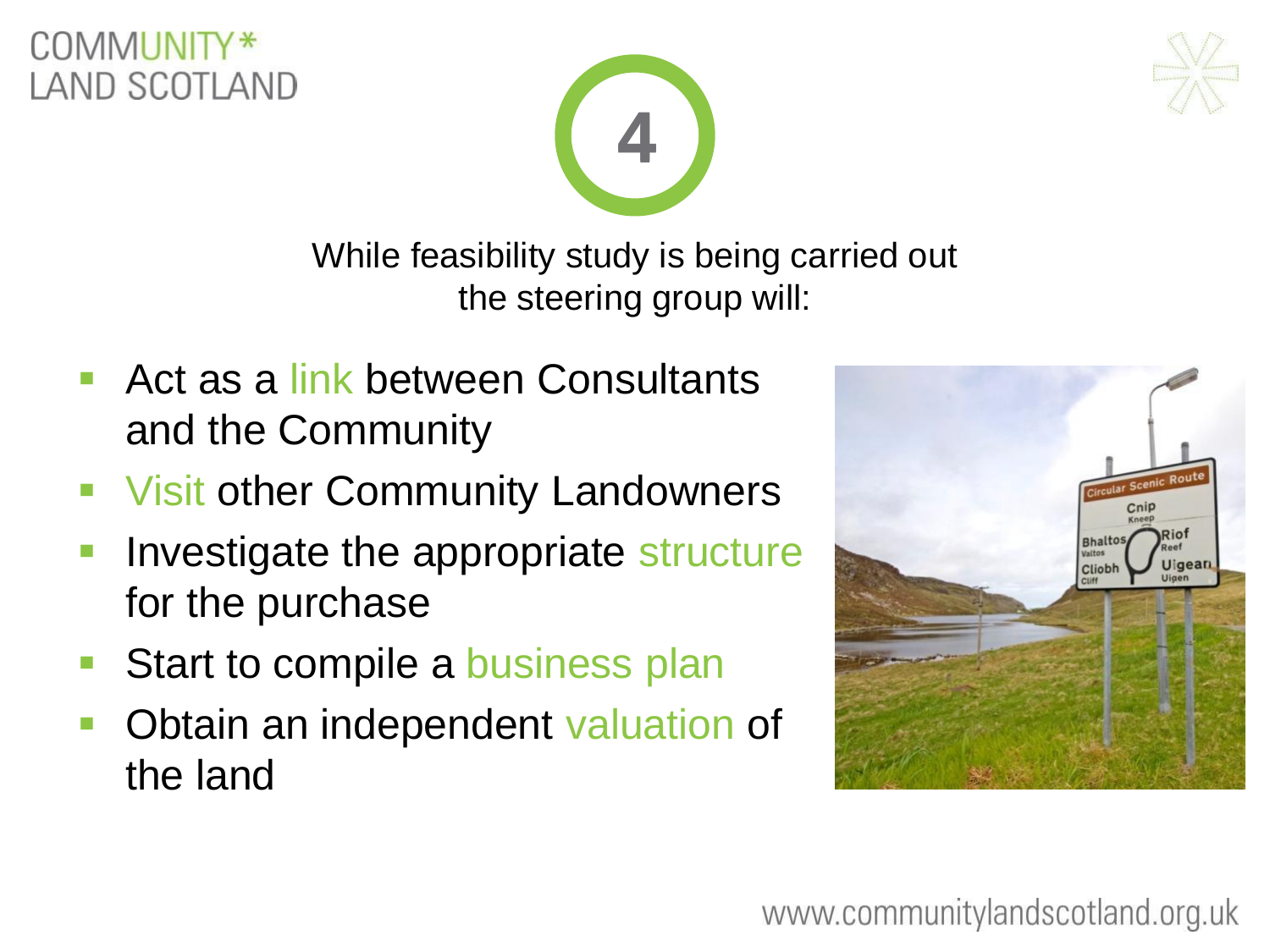





#### When happy with the study

### **Present findings to all members of your community**

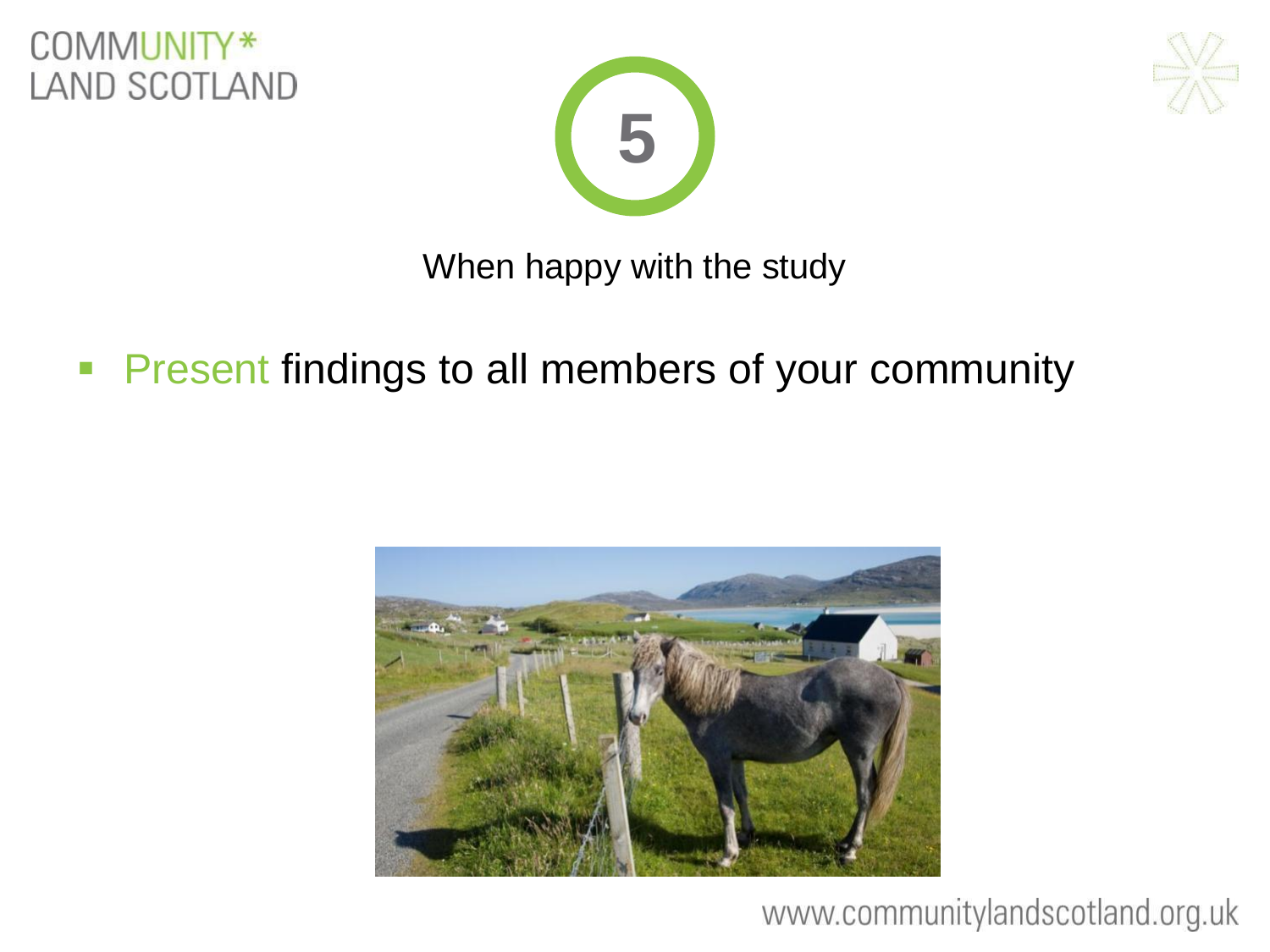



- Organise a ballot of all eligible members of your community
- Does the community support or oppose your community land purchase proposal?

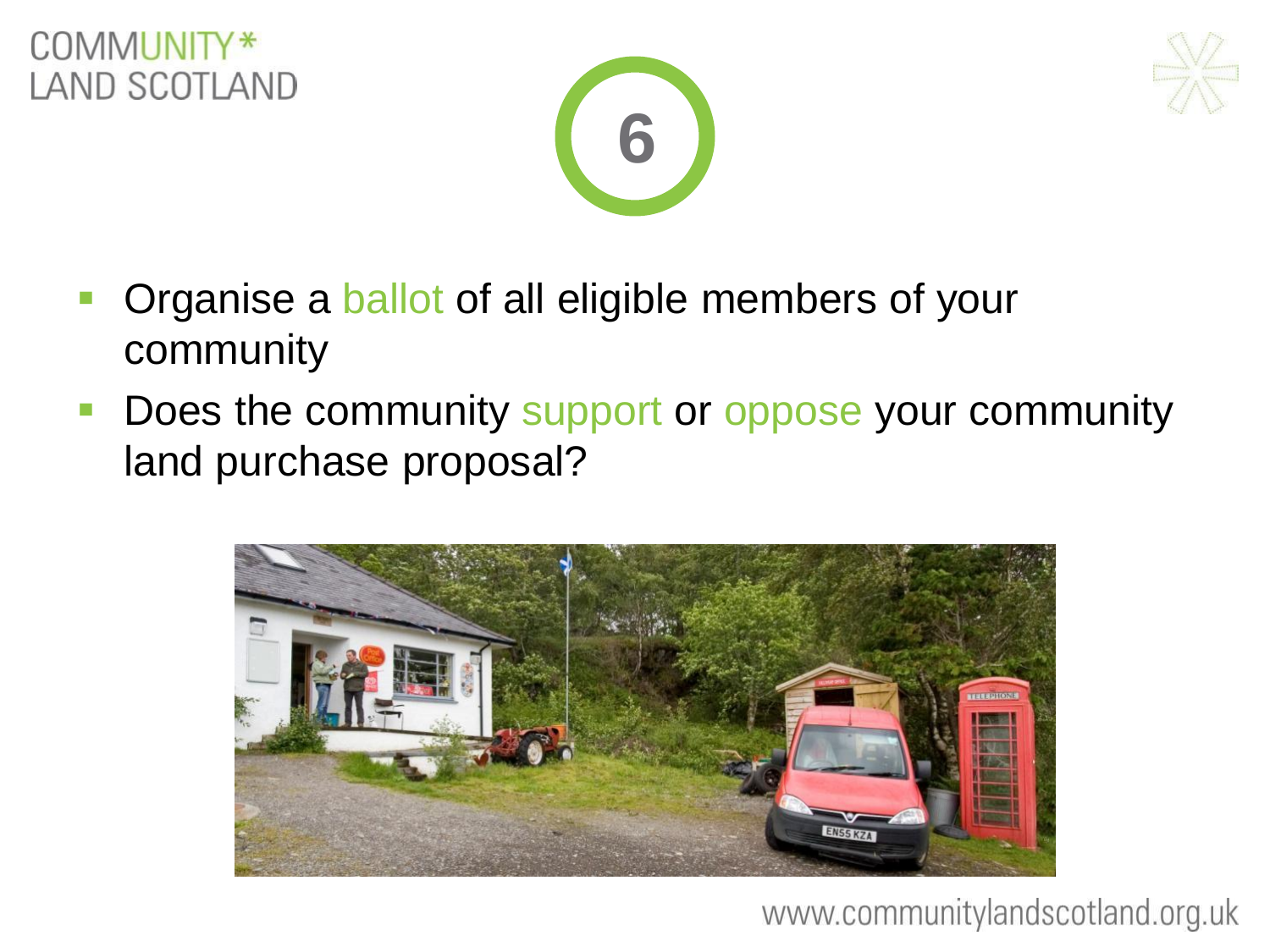





Assuming a positive ballot result

■ Commence the buying process according to the type of seller